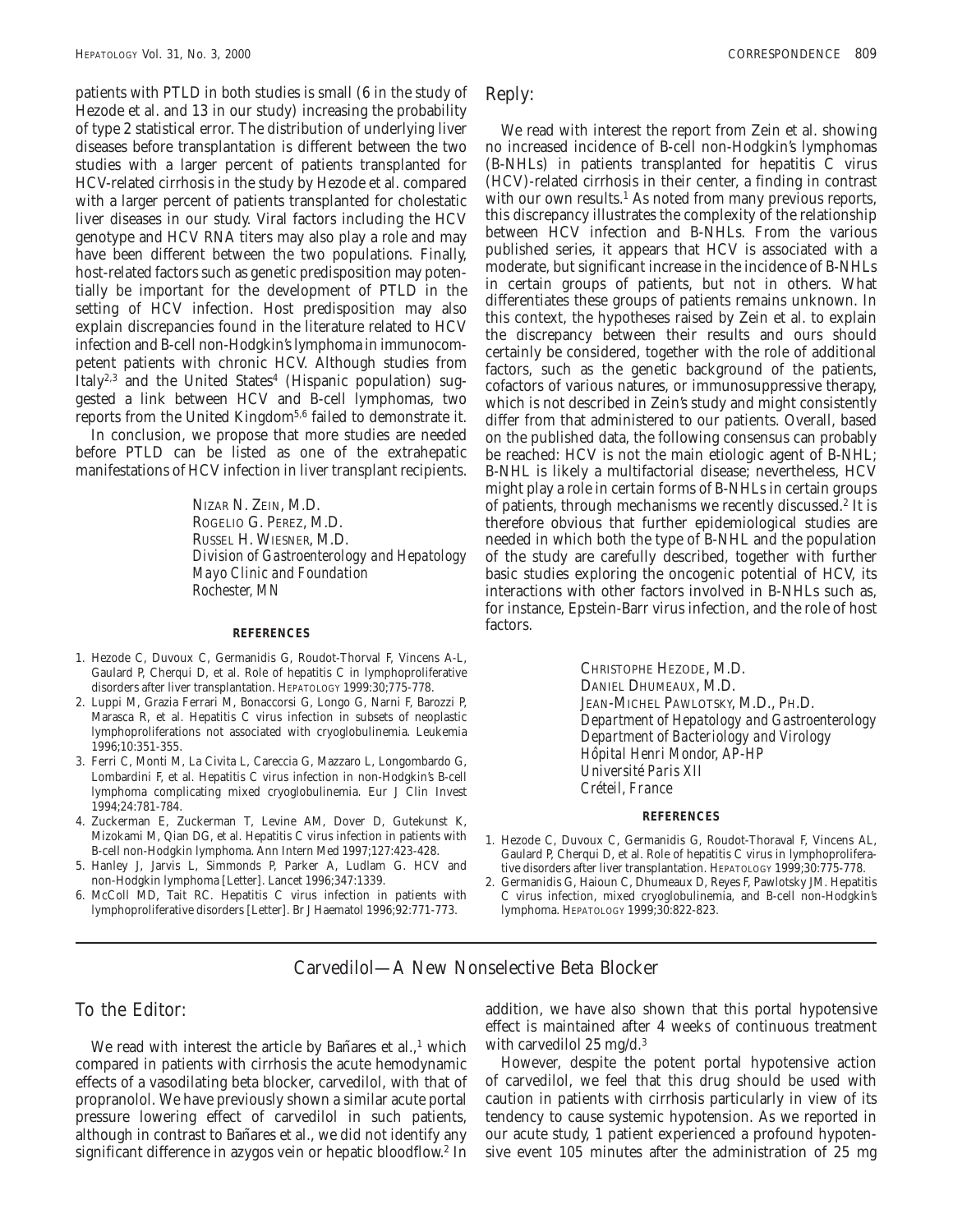carvedilol. Within the 4 weeks of our continuous treatment study, 7 of 17 patients withdrew, 3 for reasons of hypotension. In addition, 1 further patient required a reduction in dose of carvedilol to 12.5 mg. Bañares et al. do not describe any specific hypotensive events, but the mean percentage decrease in mean arterial pressure of 17.2% described in their study was greater than the 10.5% reduction we noted acutely.

A problem of using carvedilol in a population of patients with chronic liver disease is the potential for significant interindividual bioavailability of the  $R(+)$  and  $S(-)$  enantiomers of the drug. The  $S(-)$  enantiomer has nonselective  $\beta$ -adrenoceptor antagonism, whilst both the  $S(-)$  and  $R(+)$ enantiomer have approximately equal  $\alpha_1$ -adrenoceptor antagonism.4 In healthy patients stereoselective first pass metabolism leads to the  $R(+)$  enantiomer having twice the bioavailability of the  $S(-)$  enantiomer.<sup>5</sup> However, patients with cirrhosis have increased and relatively equal bioavailability of both enantiomers.<sup>6</sup> Thus, patients with greater impairment of liver function might experience greater β-adrenoceptor antagonism. In addition, the  $R(+)$  enantiomer may exhibit preferential renal clearance.<sup>6</sup> Thus, patients with ascites who commonly have renal impairment might experience greater  $\alpha_1$ -adrenoceptor antagonism through the R(+) enantiomer. We have observed a greater decrease in the diastolic blood pressure of those patients with ascites after the acute administration of 25 mg carvedilol. In addition, 2 of the 3 patients who had to withdraw from the 4-week study because of hypotension had ascites.

In conclusion, while carvedilol has potent portal hypotensive properties, its unpredictable bioavailability in a population of patients with poor liver function and possible renal impairment make it less than ideal for the prevention of variceal hemorrhage. It should be used with caution on account of its potential for systemic hypotension.

> EWAN FORREST, M.D. ADRIAN STANLEY, M.D. PETER HAYES M.D., PH.D. *Department of Medicine Royal Infirmary of Edinburgh Edinburgh, UK*

#### **REFERENCES**

- 1. Bañares R, Moitinho E, Piqueras B, Casado M, Garcia-Pagan JC, de Diego A, Bosch J. Carvedilol, a new non-selective beta-blocker with intrinsic anti-alpha<sub>1</sub>-aladrenergic activity, has a greater portal hypotensive effect than propranolol in patients with cirrhosis. HEPATOLOGY 1999;30:79-83.
- 2. Forrest EK, Bouchier IAD, Hayes PC. Acute haemodynamic changes after oral carvedilol, a vasodilating beta-blocker, in patients with cirrhosis. J Hepatol 1996;25:909-915.
- 3. Stanley AJ, Therapondos G, Helmy A, Hayes PC. Acute and chronic haemodynamic and renal effects of carvedilol in patients with cirrhosis. J Hepatol 1999;30:479-484.
- 4. Ruffolo RR, Gellai M, Heible JP, Willette RN, Nichols AJ. The pharmacology of carvedilol. Eur J Clin Pharmacol 1990;38(Suppl 2):S82-S88.
- 5. Neugebauer G, Akpan W, Kaufmann B, Reiff K. Stereoselective disposition of carvedilol in man after intravenous and oral administration of the racemic compound. Eur J Clin Pharmacol 1990;3 8(Suppl 2):S108-S111.
- 6. Neugebauer G, Gabor K, Reiff K. Disposition of carvedilol enantiomers in patients with liver cirrhosis: evidence for disappearance of stereoselective first-pass extraction. J Cardiovasc Pharm 1992;19(Suppl 1):S142- S146.

## Reply:

We thank Drs. Forrest, Stanley, and Hayes for their kind comments on our report on the acute hemodynamic effects of carvedilol in patients with cirrhosis.<sup>1</sup> We are aware of their studies on carvedilol. We actually quoted their initial study (our reference 33) and noted their finding that carvedilol did not decrease renal vein blood flow in 10 patients with cirrhosis. We did not comment on the apparent lack of effects of carvedilol on azygos blood flow and hepatic blood flow because of the very small number of patients studied (6 and 5), which makes possible a type-2 error, especially in view of the lack of a control group. Indeed, this is the likely explanation for the discrepancy with our findings, because our study included these measurements in 14 patients given carvedilol, 14 receiving propranolol, and 7 receiving placebo. The reduction of azygos blood flow caused by carvedilol was statistically significant with respect to placebo (but not from those of propranolol) even when applying the Bonferroni correction for multiple comparisons.

In the letter by Forrest et al., they point out that despite its potent portal hypotensive effects, carvedilol should be used with extreme caution because of its tendency to cause systemic hypotension. We entirely agree. Because of that, almost half of our discussion was devoted to this important caveat.2 Indeed, the conclusion of the report and of the abstract ended with a strong word of caution on this potentially serious adverse effect, which calls for careful evaluation before the long-term use of carvedilol for portal hypertension could be considered. As in their experience, symptomatic hypotension was noted in 1 of our patients in the acute administration study.

Regarding the chronic administration of carvedilol, the high incidence of drug withdrawal quoted by Dr. Forrest (7 of 17 patients) is much higher than expected even in patients with advanced cirrhosis. It should be noted that the same group has recently reported an unexpected high rate of drug withdrawal (24 of 66 patients) in patients receiving propranolol.3 Such a poor tolerance may be related, at least in part, to the mode of drug administration, involving long-acting propranolol instead of the recommended individual titration against changes in heart rate and arterial pressure.4 With carvedilol, as noted in our study, it is strongly recommended to filter the dose of carvedilol, starting as low as 3.125 mg twice daily, as is recommended for patients with heart failure.<sup>5</sup> Individual adjustment of the dose will minimize the risk of excessive beta or alpha 1 blockade because of differences in the bioavailability of the  $R(+)$  and  $S(-)$  enantiomers of carvedilol. In fact, using this cautious approach, only 3 of 26 cirrhotic patients were intolerant in a prospective study to assess the longterm effects of carvedilol on splanchnic and systemic hemodynamics, renal function, and endogenous vasoactive systems.

> RAFAEL BAÑARES, M.D. *Hepatic Hemodynamic Laboratory Liver Unit Hospital General Universitario Gregorio Maran˜o´n Universidad Complutense Madrid, Spain*